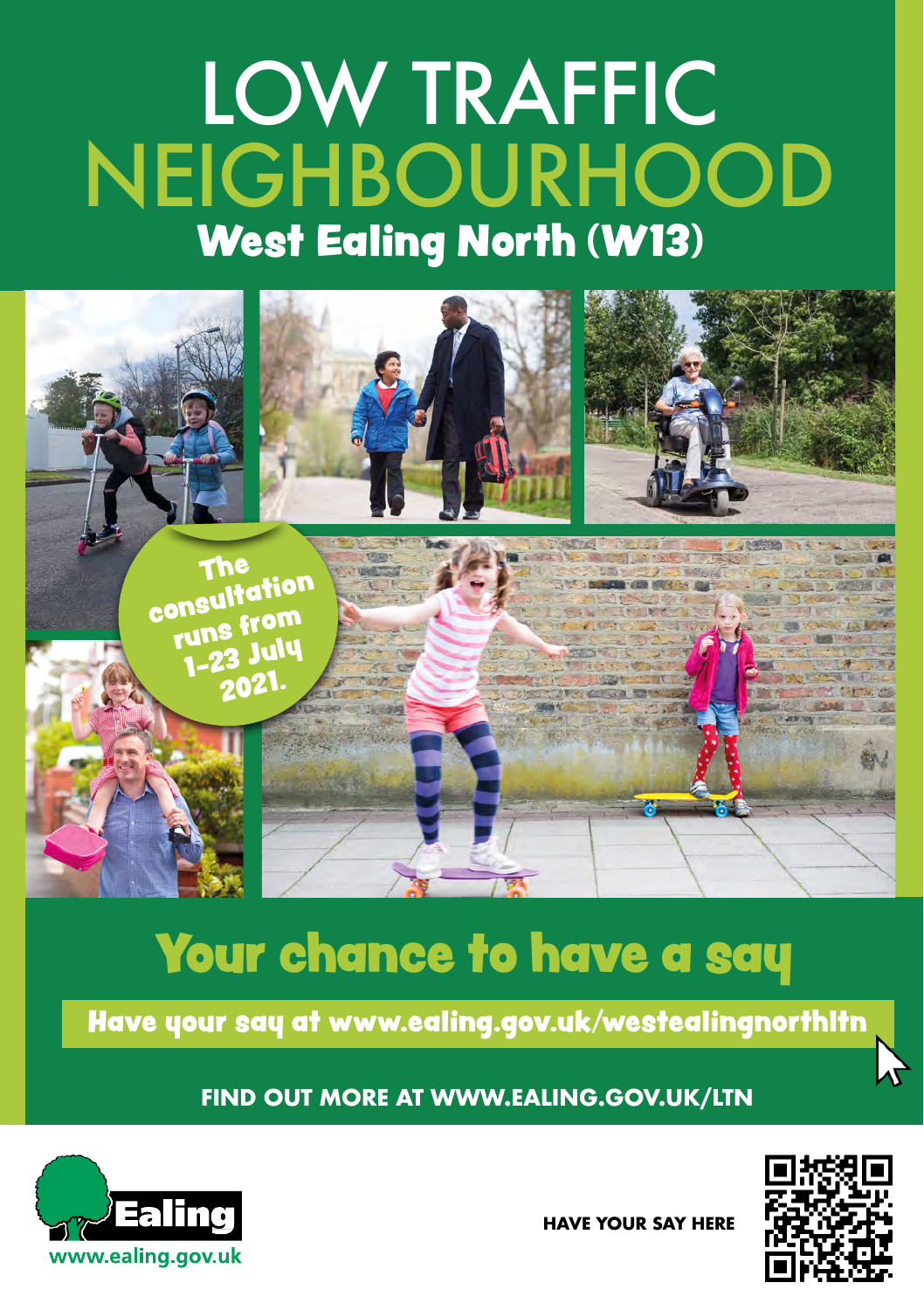#### Dear resident/business

 - Ealing Council is launching a non statutory consultation giving local people and businesses a final say on the borough's trial Low Traffic Neighbourhoods (LTNs).

As a resident or business in or bordering with West Ealing North (W13) trial LTN, we are writing to encourage you to get involved in the consultation, where you can support or object to the proposal to make this scheme permanent when the trial ends later this summer.

- The consultation runs from 1-23 July 2021.

We know that people in Ealing want a cleaner, greener borough with less traffic and congestion.

 choose active travel like walking or cycling shorter journeys in the car. Our streets are simply not designed for some of the high levels of traffic we are seeing on local roads. This is why the council is supporting residents to wherever possible, instead of taking

environment and the climate. Evidence from across London and these trials in Faling shows that LTNs can help deliver that change. LTNs can improve air quality and cut down on harmful pollution that affects all of our health, our

Small changes by lots of us – like walking children to school or cycling to work can make a huge difference. LTNs can make using our roads and streets safer and more pleasant, making it easier to choose alternative, car free ways of getting around.

We also know that change can be difficult. and these trial schemes have aroused strong feelings locally. It is vital that these initiatives have the support of local people and LTNs that do not have public support will be removed.

Whether you have strong views on LTNs, have changed your opinion over time, or are finding out about them for the first time – we want to give you control over changes in your neighbourhood. Please have your say.

#### *Councillor Peter Mason, leader of Ealing Council*

*Councillor Deirdre Costigan, deputy leader and cabinet member for climate action* 

*Councillor Josh Blacker, cabinet member for healthy lives*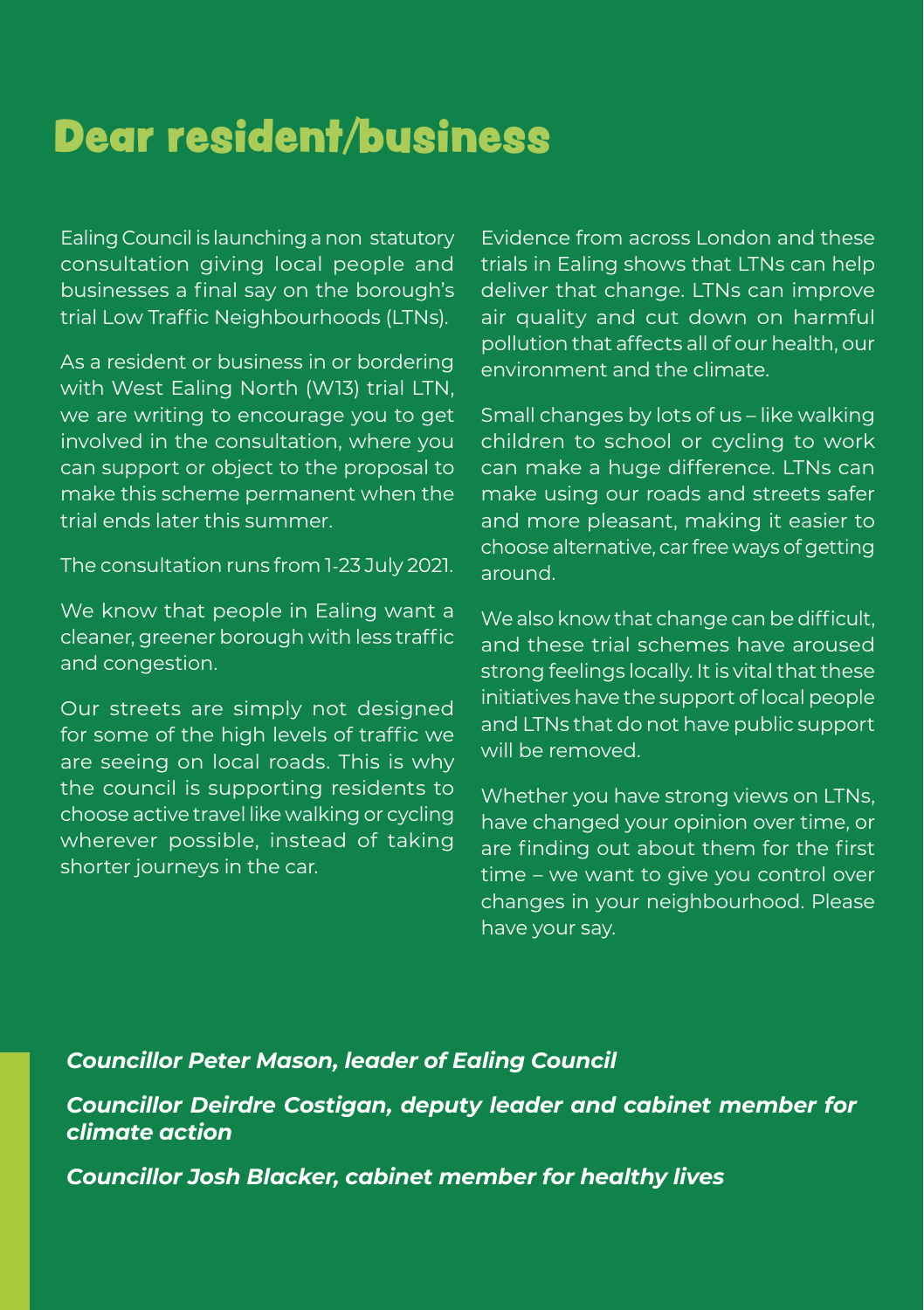

Have your say at www.ealing.gov.uk/westealingnorthltn

#### More about LTN's

- **An LTN is a group of residential streets with measures in place to minimise heavy traffic and vehicles using the area as a through-route**
- **• Ealing LTNs use ANPR cameras to manage traffic restrictions and allow for blue badge and emergency service access.**
- **Ealing is one of a number of London boroughs currently trialling LTNs**
- **as part of a national response to the COVID-19 pandemic, which • LTNs are funded by the government and Transport for London (TfL) looked to provide alternatives to public transport without increasing congestion on roads**
- **All trial LTNs were introduced in areas where through-traffic was or potentially could become a problem for residents.**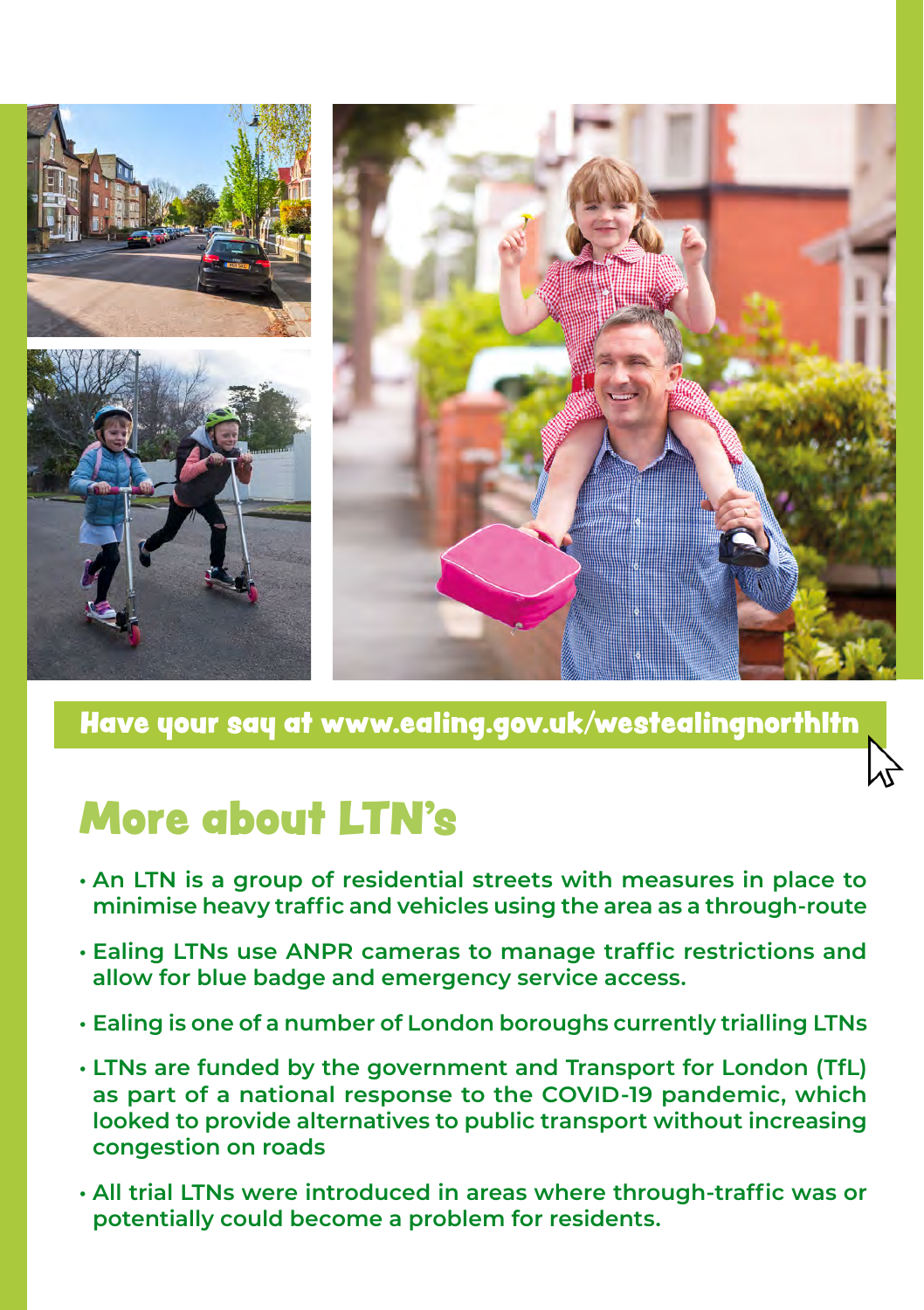## What is being proposed?

This is a map of the LTN currently being trialled in your area. The consultation is proposing to make the current scheme permanent.

#### West Ealing North



#### Access Key

Access from Drayton Green Road

Access from Broadway

Access from Broadway and Drayton Green Road



Access from Drayton<br>
Creen Road<br>
Access from Broadway<br>
Access from Broadway<br>
Access from Broadway<br>
Access from Broadway<br>
Access from Broadway<br>
Access from Broadway<br>
Access from Broadway<br>
Access from Broadway<br>
Access from B No access except for cyclists and pedestrians with planters and number plate recognition cameras



No right hand turn on to Broadway

School street barrier locations managed by school staff Hours of operation St John's Primary : 8.30 - 9.20am & 2.45 - 3.30pm - School street open to pedestrian and cyclists

Rd and<br>plate re<br>One-wa One-way between Connaught Rd and Felix Rd - with number plate recognition camera

One-way



Cycle Parking available at station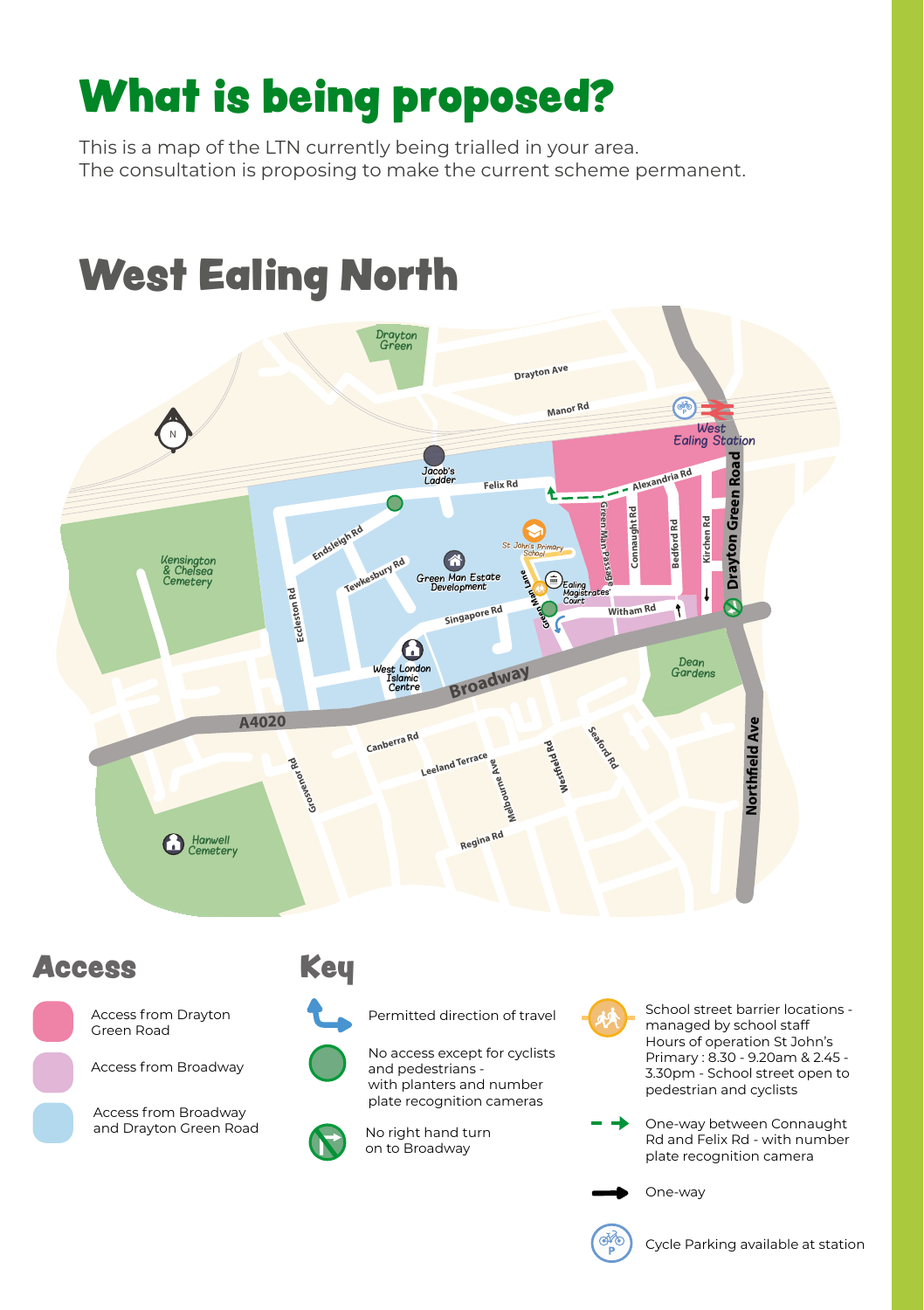

See references on **<www.ealing.gov.uk/LTNReferences>**